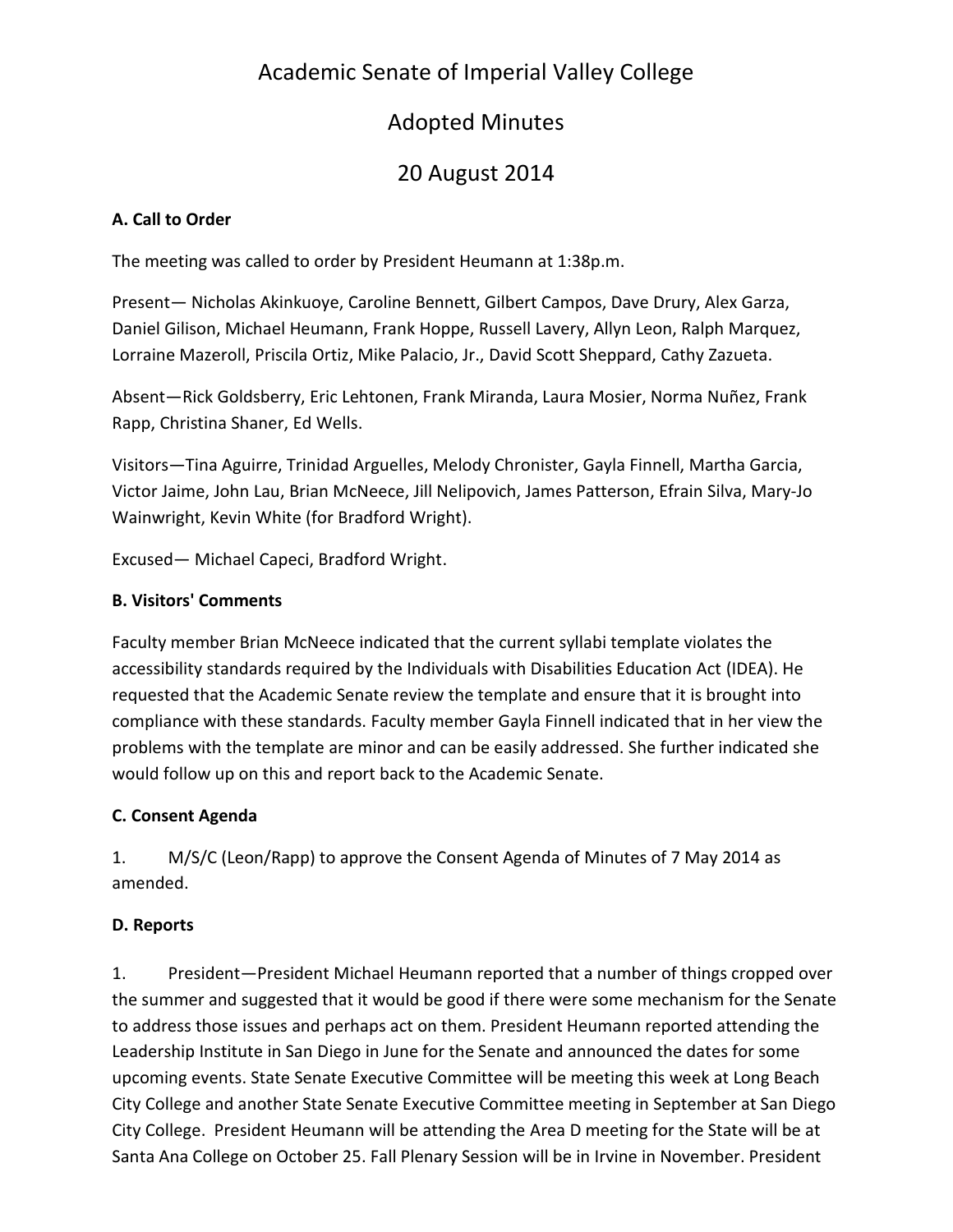Heumann reported being asked to serve on the State Academic Senate Accreditation Committee, so he will be doing that.

2. Past President—There was no Past President's report.

3. Treasurer—Senate Treasurer Caroline Bennett reported the Academic Senate started off the year with a total of \$9,310. \$244 of that has been spent to cover partial airfare and meals for Frank Rapp to attend the Curriculum Institute, leaving a balance of \$9,066. Treasurer Bennett had previously reported that Academic Senate fundraising for the Dennis Carnes Memorial Scholarship had resulted in the amount of \$945 in donations. Since then, more contributions have come in, bringing the current total to \$1,190.

4. Associated Student Government—Associated Student Government President Priscila Ortiz reported that the ASG had an information booth outside the College Center and would be holding a Welcome Back BBQ next Thursday Aug. 28 2014 from 11am till noon. A region 10 meeting will be held Friday Aug. 29 2014 in Oceanside.

5. Part-Time—There was no Part-Time Representative report.

6. Budget and Planning—Vice President of Business Services John Lau reported on the current status of the IVC budget. Budget stands \$856K short. "Budget" defined as ongoing expenses less ongoing revenues. \$700K final bond payment will be considered a one-time expense and will be covered from reserves. We'll look for budget reductions of approximately \$300K which will keep our reserved around 5%. This will save us from job reductions.

Gayla Finnell: Will this reserves reduction fly with accreditation?

John Lau: We hope so, if they're not predisposed against us.

Ralph Marquez: Is anybody on accreditation neutral?

John Lau: No, but we're hopeful. It takes time to address a \$30 million liability. Better economic conditions statewide may alleviate some short-term problems but the long-term challenges will remain.

## 7. Other Committee Reports

Jill Nelipovich (Basic Skills Committee): Embedded tutoring project. Reading apprenticeship will be explored. For Student Learning Objectives, there will be training sessions for instructors on using Student Planning Online (SPOL).

Mary-Jo Wainwright (Equivalency Committee): The committee is halfway through reviewing equivalencies processes. When completed, the committee will present its findings to the Academic Senate for approval.

Gayla Finnell (Distance Education Committee): The committee will be meeting the second Wednesday of September.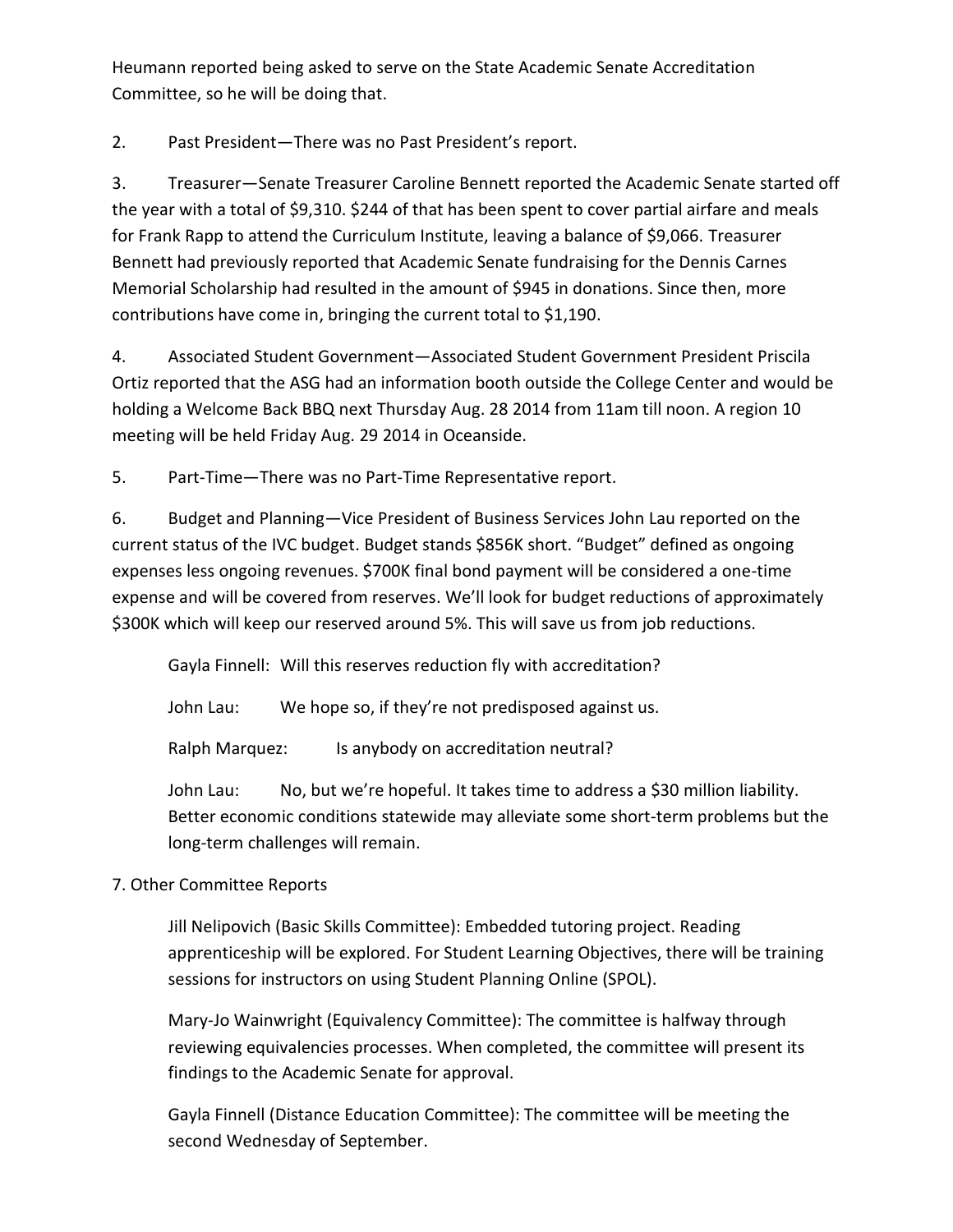### **E. Update on Previous Discussion and Information Items**

1. Calendar Committee—Update to 2015-16 Calendar.

Academic Senate President Heumann: There were discrepancies between the calendar that the Calendar Committee decided on and the calendar sent out by Human Resources. We will be reconvening the Calendar Committee to reconcile those discrepancies.

2. Accreditation Report

Vice President of Academic Services Akinkuoye: In July 2014 IVC was continued by ACCJC on Warning Status. All area Program Reviews must be completed by September 24, 2014. Dr. Akinkuoye discussed the importance and urgency of adequately addressing the accreditation body's concerns so the college can return to full accreditation status.

#### **F. New Discussion and Information Items**

1. Online Master Planning Calendar—Tina Aguirre

We've examined models for a Master Planning calendar. Omar Ramos found teamup.com. He suggests trying this for one year and seeing if it can be adapted for our purposes.

Ralph Marquez: I suggest investigating Sakai, an open-source calendar that does interact with Banner.

2. Changes to College Hour/Time Blocks for 2015-16—Dr. Akinkuoye

Currently Campus Hours are held on Tuesdays and Thursdays from 12:00 noon to 1:00 pm. We plan to change the class schedule to incorporate College Hour to be held every weekday from 12:50 pm to 1:50 pm.

Michael Heumann: Do we want this? There might be some advantages.

Ralph Marquez: This will impact Counseling and other service areas. When students don't have class they see counselors, go to labs, the Library, etc.

Gilbert Campos: What will the impact be on nontraditional students?

Russell Lavery: Is there a demand for all that time?

Nicholas Akinkuoye: In some other institutions, it's a time for Knowledge Management, when teachers can share their innovations.

Michael Heumann: We'll revisit this topic at the next meeting.

3. AB 86—Dr. Martha Garcia

Dr. Akinkuoye: State Chancellor's Office. Plan due March 1, 2015.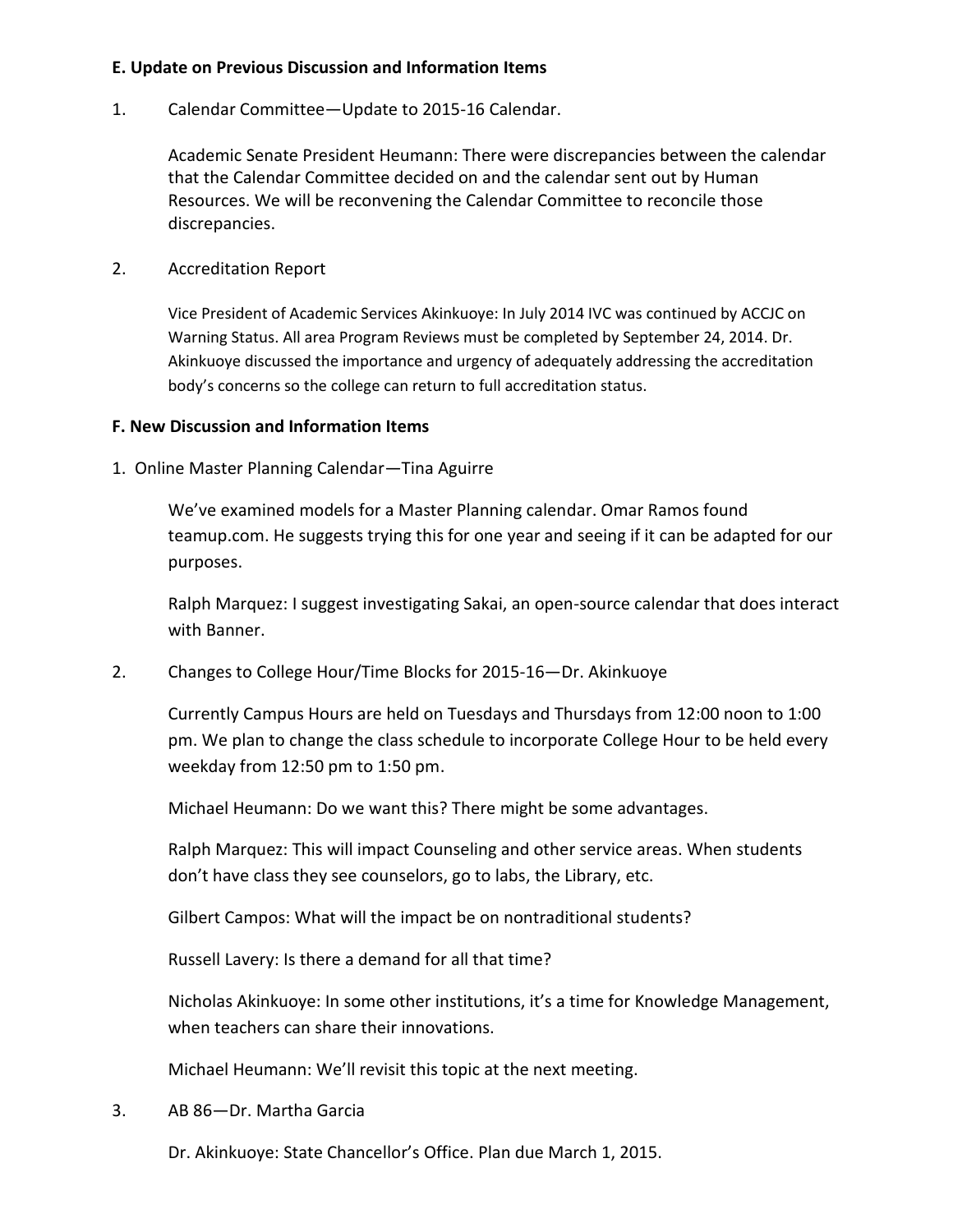Martha Garcia: The AB 86 plan focuses on five areas:

- 1. Diploma/GED programs
- 2. ESL/Citizenship programs
- 3. CTE programs
- 4. Disability programs
- 5. Apprenticeship programs

We have submitted on July 31, a preliminary draft of our proposals. We will submit again in October and then in March 2015. AB86 Summit will occur October 6 & 7 in Sacramento. Dr. Akinkuoye, Melody Chronister and Martha Garcia will be attending.

4. Academic Senate At-Large Vacancies—Frank Hoppe

There will be an election for two vacant positions for At-Large Senators. Those interested may announce their candidacy by emailing the Secretary between now and no later than 5pm on Thursday Aug. 28, 2014.

5. Other Committee Vacancies

Academic Senate President Heumann: There are vacancies in the following Academic Senate committees. We'd like to encourage candidates without current committee appointments and will give them priority. They include vacancies in the following committees:

Basic Skills (1) Budget & Planning (1) College Council (2) Distance Education (2) Math Lab (1) Student Learning Objectives (1)

### **G. Action Items**

- 1. SLO Coordinator Job Description—First Reading [Tabled]
- 2. Confirmation of SLO Coordinator Hire [Tabled]

### **H.** *For the Good of the Order*

[Tabled]

### **I. Adjournment**